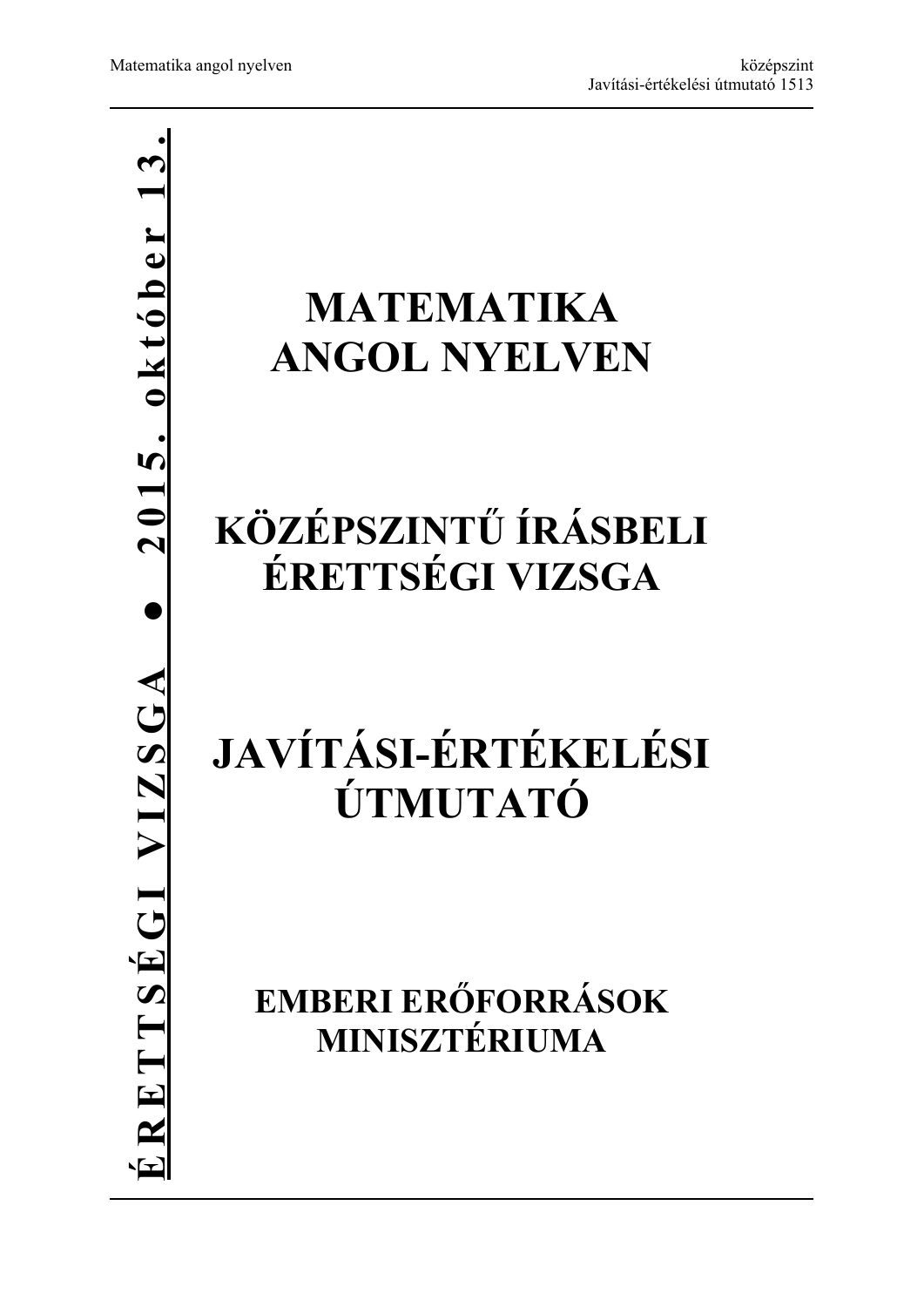# **Instructions to examiners**

#### **Formal requirements:**

- 1. Mark the paper **legibly, in ink, different in colour** from that used by the candidate.
- 2. The first of the rectangles next to each problem shows the maximum attainable score on that problem. The **score** given by the examiner is to be entered **into the rectangle**  next to this.
- 3. **If the solution is perfect,** enter maximum score and, with a checkmark, indicate that you have seen each item leading to the solution and consider them correct.
- 4. If the solution is incomplete or incorrect, please **mark the error** and also indicate the individual **partial scores**. It is also acceptable to indicate the points lost by the candidate if it makes grading the paper easier. After correcting the paper, it must be clear about every part of the solution whether that part is correct, incorrect or unnecessary.
- 5. Please, **use the following symbols** when correcting the paper:
	- correct calculation: *checkmark*
	- principal error: *double underline*
	- calculation error or other, not principal, error: *single underline*
	- correct calculation with erroneous initial data: *dashed checkmark or crossed checkmark*
	- incomplete reasoning, incomplete list, or other missing part: *missing part symbol*
	- unintelligible part: *question mark* and/or *wave*
- 6. Do not assess anything written **in pencil**, except for diagrams

#### **Assessment of content:**

- 1. The markscheme may contain more than one solution for some of the problems. If the **solution given by the candidate is different**, allocate the points by identifying parts of the solution equivalent to those given in the markscheme.
- 2. Subtotals may be **further divided, unless stated otherwise in the markscheme**. However, scores awarded must always be whole numbers.
- 3. If there is a **calculation error** or inaccuracy in the solution, take points off only for the part where the error occurs. If the reasoning remains correct and the error is carried forward while the nature of the problem remains unchanged, points for the rest of the solution must be awarded.
- 4. **In case of a principal error,** no points should be awarded at all for that section of the solution, not even for steps that are formally correct. (These logical sections of the solutions are separated by double lines in the markscheme.) However, if the erroneous information obtained through principal error is carried forward to the next section or the next part of the problem, and it is used there correctly, the maximum score is due for that part, provided that the error has not changed the nature of the task to be completed.
- 5. Where the markscheme shows a **unit** or a **remark** in brackets, the solution should be considered complete without that unit or remark as well.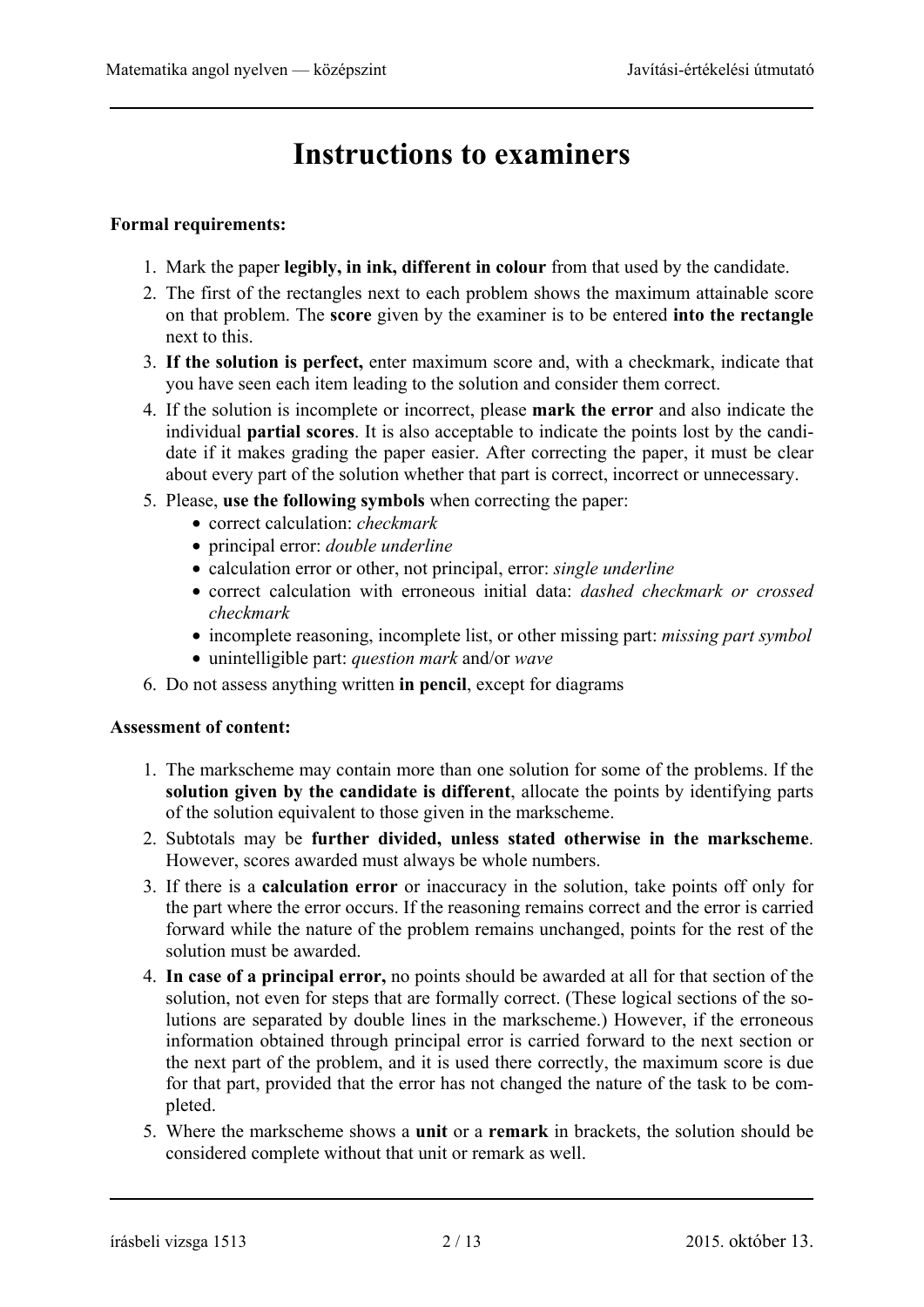- 6. If there are more than one different approach to a problem, **assess only the one indicated by the candidate**. Please, mark clearly which attempt was assessed.
- 7. **Do not give extra points** (i.e. more than the score due for the problem or part of problem).
- 8. The score given for the solution of a problem, or part of a problem, **may never be negative**.
- 9. **Do not take points off** for steps or calculations that contain errors but are not actually used by the candidate in the solution of the problem.
- 10. Using **diagrams** to justify a solution (e.g. reading data off diagrams by way of direct measurement) is unacceptable.
- 11. **Probabilities** may also be given in percentage form (unless stated otherwise in the text of the problem).
- 12. If the text of the problem does not instruct the candidate to round their solution in a particular way, any solution **rounded reasonably and correctly** is acceptable even if it is different from the one given in the markscheme.
- 13. **Assess only two out of the three problems in part B of Paper II.** The candidate was requested to indicate in the appropriate square the number of the problem not to be assessed and counted towards their total score. Should there be a solution to that problem, it does not need to be marked. However, if the candidate did not make a selection and neither is their choice clear from the paper, assume automatically that it is the last problem in the examination paper that is not to be assessed.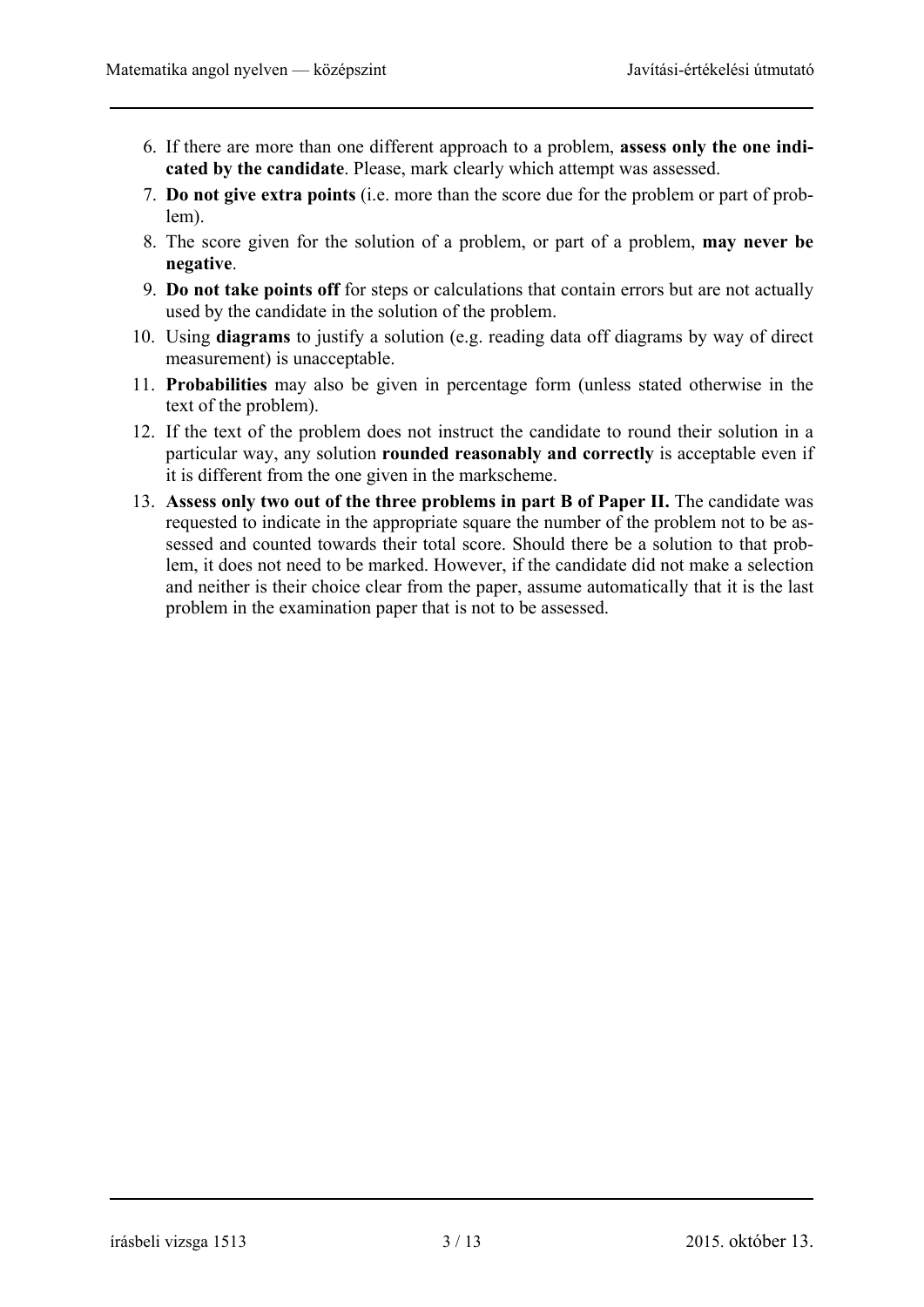**Attention!** The **Instructions to examiners** section at the beginning of this marking scheme has changed substantially! Please, read it carefully before starting correction.

## **I.**

| ı.                       |           |  |
|--------------------------|-----------|--|
| $\mathcal{X}_1$<br>$=-3$ | $1$ point |  |
| $x_2 =$                  | 1 point   |  |
| Total:                   | 2 points  |  |

| 2. Solution 1                                                                                                  |         |  |
|----------------------------------------------------------------------------------------------------------------|---------|--|
| The interior angle next to the $104^{\circ}$ exterior angle is 76 $^{\circ}$ .                                 | 1 point |  |
| The measure of the interior angle at vertex $C$ is<br>$180^{\circ} - (76^{\circ} + 74^{\circ}) = 30^{\circ}$ , | 1 point |  |
| and the measure of the corresponding exterior angle<br>is $150^\circ$ .                                        | 1 point |  |
| <b>Total:</b>                                                                                                  | points  |  |

| 2. Solution 2                                                                  |         |  |
|--------------------------------------------------------------------------------|---------|--|
| The interior angle next to the $104^{\circ}$ exterior angle is 76 $^{\circ}$ . | point   |  |
| The measure of the exterior angle at vertex $C$ is equal                       |         |  |
| to the sum of the interior angles at the other two ver-                        | 1 point |  |
| tices.                                                                         |         |  |
| which is $150^\circ$ .                                                         | point   |  |
| <b>Total:</b>                                                                  | points  |  |

| 2. Solution 3                                                                                                           |          |  |
|-------------------------------------------------------------------------------------------------------------------------|----------|--|
| The exterior angle next to the $74^{\circ}$ interior angle is<br>$106^\circ$ .                                          | 1 point  |  |
| The sum of the exterior angles of the triangle is $360^{\circ}$ ,                                                       | 1 point  |  |
| and so the measure of the exterior angle at vertex $C$ is<br>$(360^{\circ} - 104^{\circ} - 106^{\circ} = 150^{\circ}$ . | 1 point  |  |
| <b>Total:</b>                                                                                                           | 3 points |  |

| ັ             |          |                                                                                 |
|---------------|----------|---------------------------------------------------------------------------------|
| $\mid [0; 2]$ |          | The correct answer is<br>2 points $\vert$ acceptable in any other<br>form, too. |
| Total:        | 2 points |                                                                                 |

*Note: Award 1 point only, if the solution given by the candidate is an open or semi-open interval but the boundaries of the interval are otherwise correct.* 

|        |          | 2 points   <i>Not to be divided.</i> |
|--------|----------|--------------------------------------|
| Total: | 2 points |                                      |
|        |          |                                      |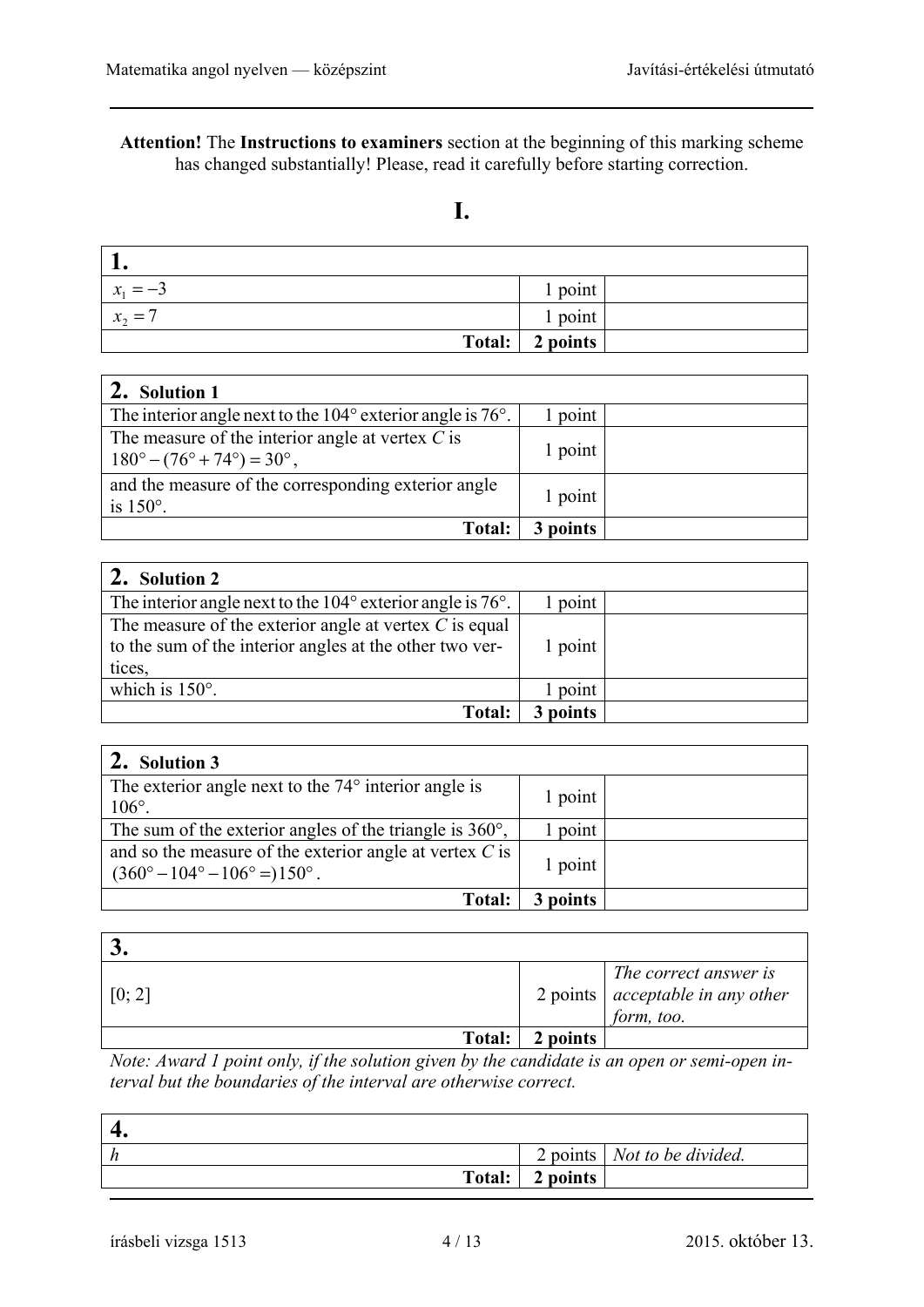$\overline{\phantom{0}}$ 

| 5.                                                 |          |  |
|----------------------------------------------------|----------|--|
| $A = \{1; 2; 4; 7; 14; 28\}$<br>$B = \{1, 7, 49\}$ | 1 point  |  |
| $A \cap B = \{1, 7\}$                              | point    |  |
| $B \setminus A = \{49\}$                           | 1 point  |  |
| <b>Total:</b>                                      | 3 points |  |

| b.     |                       |  |
|--------|-----------------------|--|
| 10     | points<br>$\sim$<br>∼ |  |
| Total: | 2 points              |  |

*Note: Award 1 point for a correct list of all subsets with exactly two elements.* 

| A) true<br>B) false<br>$C$ ) true |          | Award 1 point for two<br>2 points $\vert$ correct answers, 0 point<br>for one correct answer. |
|-----------------------------------|----------|-----------------------------------------------------------------------------------------------|
| Total:                            | 2 points |                                                                                               |

| 8.         |                 |  |
|------------|-----------------|--|
| $x_1 = 4$  | 1 point         |  |
| $x_2 = -8$ | 1 point         |  |
|            | Total: 2 points |  |

| Range: 6              | point    |  |
|-----------------------|----------|--|
| Mean: 3               | point    |  |
| Standard deviation: 2 | 2 points |  |
| Total:                | 4 points |  |

*Note: Award 1 point if the candidate correctly substitutes all data into the formula of the standard deviation, or if the variance is given.* 

| 10.                                                                            |          |  |
|--------------------------------------------------------------------------------|----------|--|
| The total number of cases is 25.                                               | 1 point  |  |
| 12 of these are divisible by four (this is the number of<br>favourable cases). | 1 point  |  |
| The probability asked is therefore $\frac{12}{25} = 0.48$ .                    | 1 point  |  |
| Total:                                                                         | 3 points |  |

írásbeli vizsga 1513 5 / 13 2015. október 13.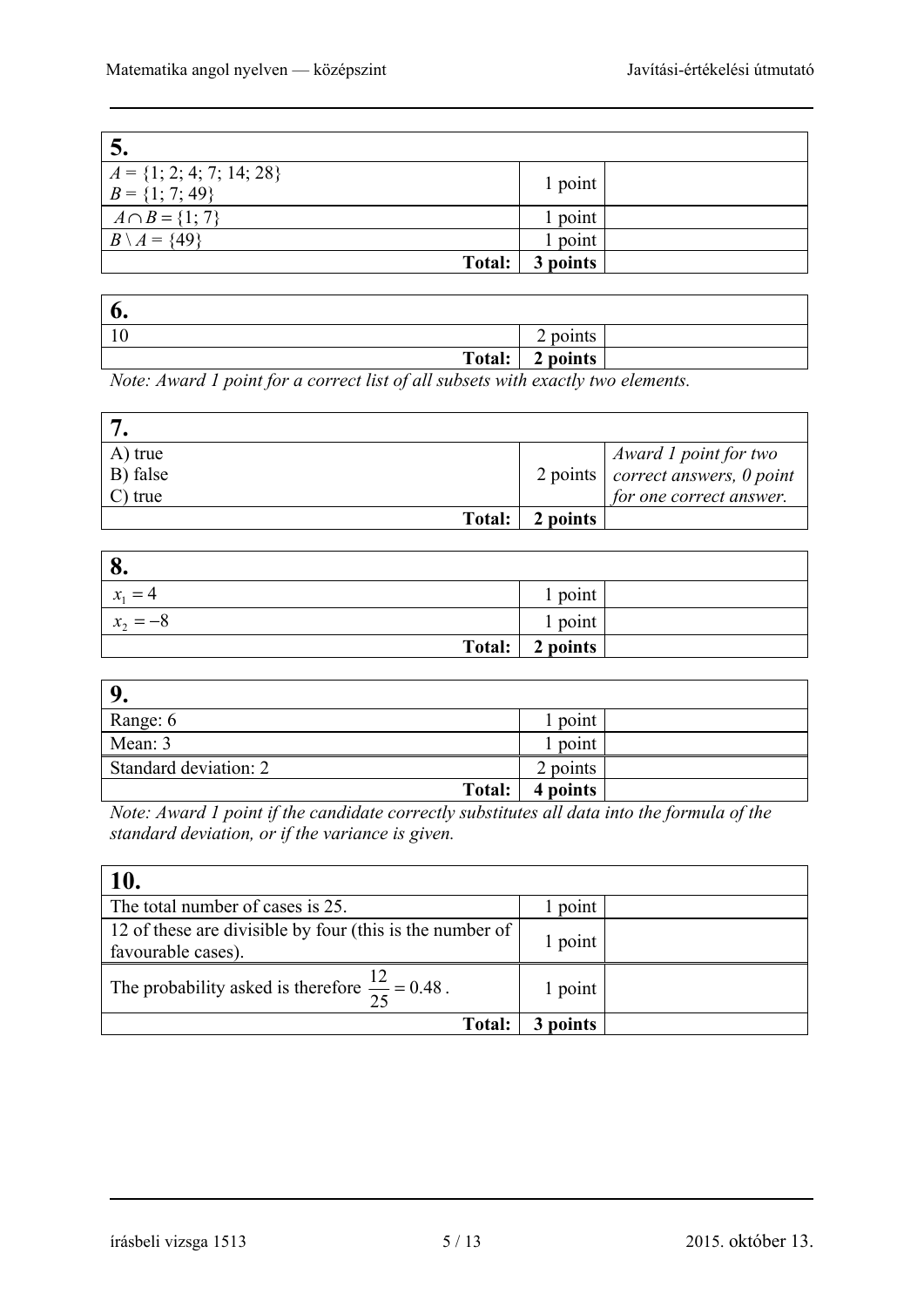| <b>Solution 1</b>                                                |         |                                                                                             |  |
|------------------------------------------------------------------|---------|---------------------------------------------------------------------------------------------|--|
| Gross price is 1.27 times the net price.                         | 1 point | This point is also due if<br>the correct reasoning is<br>reflected only by the<br>solution. |  |
| The net price of the product is $\frac{6350}{1.27}$ = 5000 (Ft), | 1 point |                                                                                             |  |
| and so the VAT is $(6350 - 5000) = 1350$ Ft.                     | point   |                                                                                             |  |
| <b>Total:</b>                                                    | points  |                                                                                             |  |

| $\vert$ 11. Solution 2               |          |  |
|--------------------------------------|----------|--|
| VAT is $\frac{6350}{127} \cdot 27 =$ | 2 points |  |
| $= 1350$ Ft.                         | 1 point  |  |
| Total:                               | 3 points |  |

| Flóra has played 2 games so far. |        | points   |  |
|----------------------------------|--------|----------|--|
|                                  | Total: | 2 points |  |

írásbeli vizsga 1513 6 / 13 2015. október 13.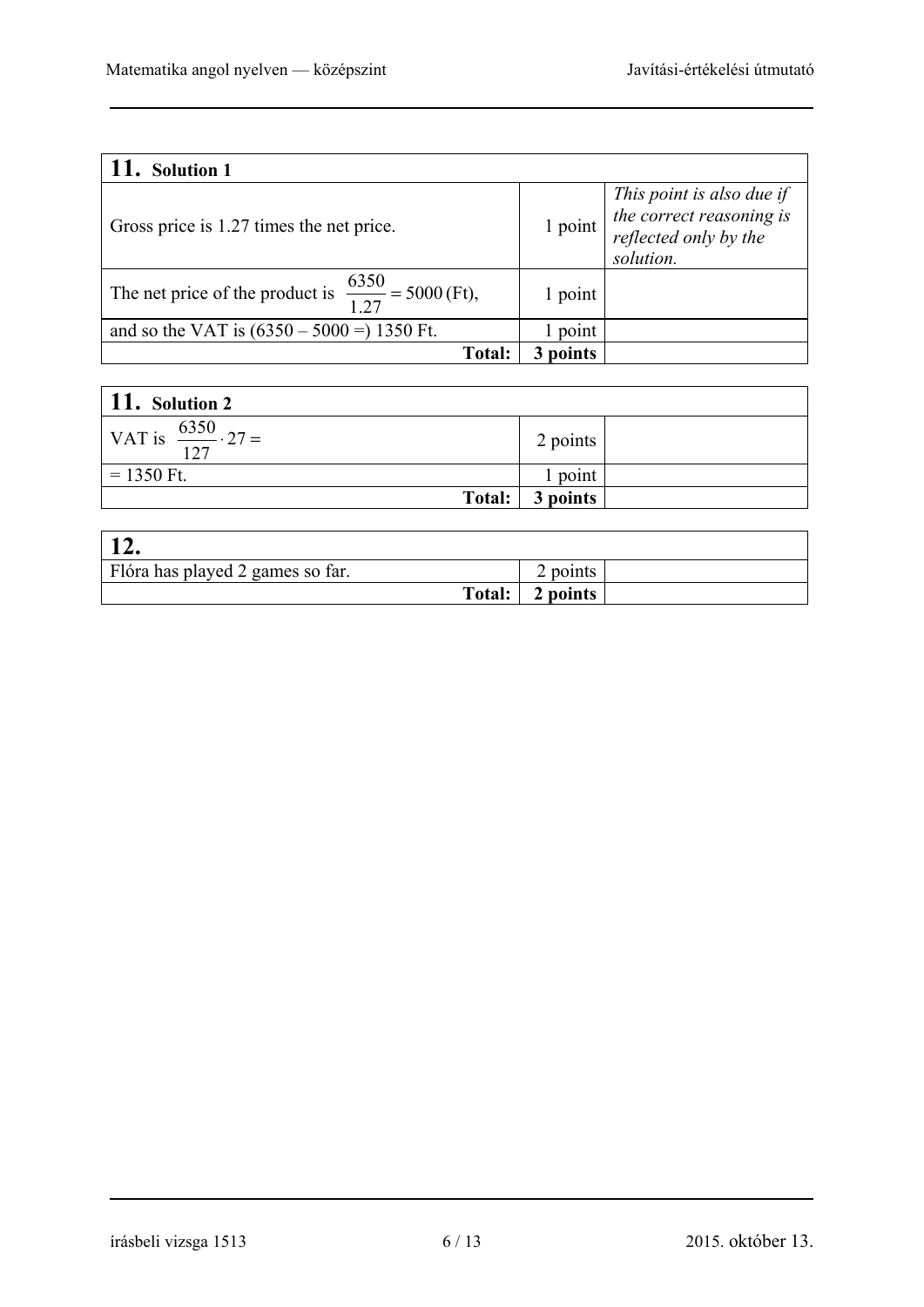| $(13. a)$ Solution 1            |                 |                          |
|---------------------------------|-----------------|--------------------------|
| $18 - 32 = -14$                 |                 | 1 point   $32 + 2d = 18$ |
| The common difference is $-7$ . | point           |                          |
| $a = 25$                        | point           |                          |
|                                 | Total: 3 points |                          |

| $13. a)$ Solution 2             |          |  |
|---------------------------------|----------|--|
| $\frac{18+32}{ }=$              | 1 point  |  |
| $= 25$                          | point    |  |
| The common difference is $-7$ . | 1 point  |  |
| <b>Total:</b>                   | 3 points |  |

| 13. b)                                                              |          |                                   |
|---------------------------------------------------------------------|----------|-----------------------------------|
| Denote the common ratio by q, in which case $q^2 = \frac{18}{32}$ . |          | 1 point $b^2 = 32 \cdot 18 = 576$ |
| That is, $q_1 = \frac{3}{4}$                                        | 1 point  |                                   |
| and $b_1 = 24$ ;                                                    | 1 point  |                                   |
| or $q_2 = -\frac{3}{4}$                                             | 1 point  |                                   |
| and $b_2 = -24$ .                                                   | 1 point  |                                   |
| <b>Total:</b>                                                       | 5 points |                                   |

| 13. c)                                                                       |                 |                                                                                               |
|------------------------------------------------------------------------------|-----------------|-----------------------------------------------------------------------------------------------|
| The median of the three numbers is $c$ ,                                     | 1 point $\vert$ | These 2 points are also                                                                       |
| their mean is $\frac{32+c+18}{2}$ .                                          |                 | due if the correct reason-<br>1 point $\int$ <i>ing is reflected only by</i><br>the solution. |
| $\frac{32+c+18}{c-2} = c-2$ ,<br>As                                          | 1 point         |                                                                                               |
| $50 + c = 3c - 6$ ,                                                          | 1 point         |                                                                                               |
| and therefore $c = 28$ (which really is the median of<br>the three numbers). | 1 point         |                                                                                               |
| <b>Total:</b>                                                                | 5 points        |                                                                                               |

| 14. a)                                                       |        |  |
|--------------------------------------------------------------|--------|--|
| Péter won 25 times out of 30.                                | point  |  |
| His score obtained at the fencing event: $250 + 4 \cdot 7 =$ | point  |  |
| $= 278.$                                                     | point  |  |
| <b>Total:</b>                                                | points |  |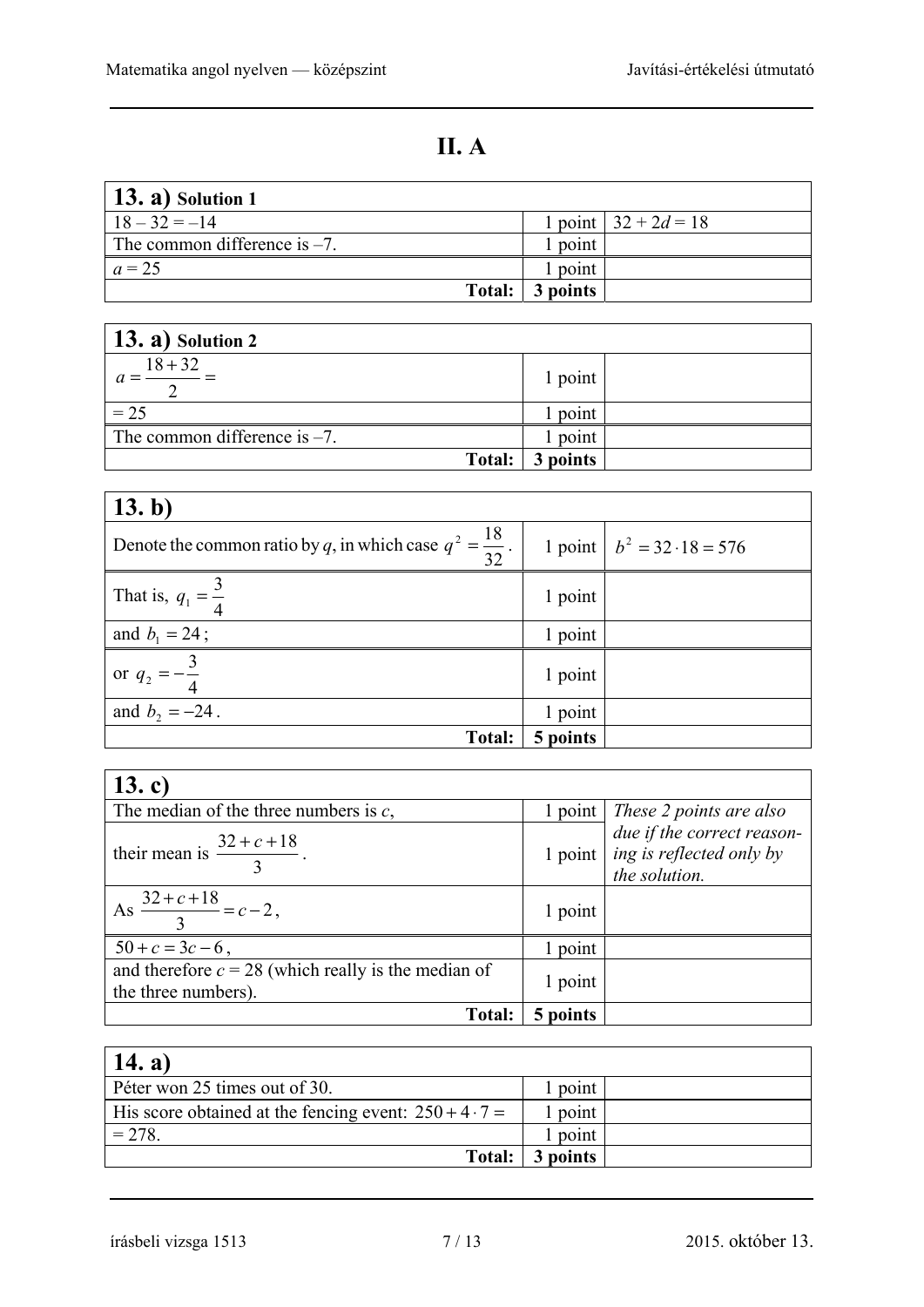| 14. b)                                     |        |        |  |
|--------------------------------------------|--------|--------|--|
| $250 - 215 = 35$                           |        | point  |  |
| Bence misses $(35:7=) 5$ bouts to make 21, |        | point  |  |
| so the total number of bouts won is 16.    |        | point  |  |
|                                            | Total: | points |  |

| 14.c)  |                   |  |
|--------|-------------------|--|
|        | point             |  |
|        | $\lrcorner$ point |  |
| Total: | 2 points          |  |

## $\sqrt{14}$

| 14. $d)$                                                                                                                                          |          |                                                                                            |
|---------------------------------------------------------------------------------------------------------------------------------------------------|----------|--------------------------------------------------------------------------------------------|
| The number of possible orders for obstacles of cate-<br>gory <i>A</i> is 5!, the same for category <i>B</i> is 4!, and for<br>category $C$ is 3!. | 2 points |                                                                                            |
| The total number of different orders for the 12 obsta-<br>cles is the product of the above,                                                       | 1 point  | This point is also due if the<br>correct reasoning is re-<br>flected only by the solution. |
| which is 17 280.                                                                                                                                  | point    |                                                                                            |
| <b>Total:</b>                                                                                                                                     | points   |                                                                                            |

| 15. a)                                                                                                    |         |  |
|-----------------------------------------------------------------------------------------------------------|---------|--|
| Denote the angle at vertex A by $\alpha$ : $\tan \alpha = \frac{6}{6}$ ,                                  | 1 point |  |
| from which $\alpha \approx 53.13^{\circ}$ .                                                               | point   |  |
| (Angle $\beta$ is at vertex B and completes angle $\alpha$ to 90°.<br>Therefore) $\beta \approx 36.87$ °. | 1 point |  |
| <b>Total:</b>                                                                                             | points  |  |

## $\overline{15}$  **h**)

| 15. $b$ )                                                                          |          |                                                                                            |
|------------------------------------------------------------------------------------|----------|--------------------------------------------------------------------------------------------|
| Let x be the length of leg $DF$ (in cm-s).<br>$DE = x - 7$ , $EF = x + 2$ .        | 1 point  | This point is also due if the<br>correct reasoning is re-<br>flected only by the solution. |
| According to the Pythagorean Theorem:<br>$x^{2} + (x - 7)^{2} = (x + 2)^{2}$ .     | 1 point  |                                                                                            |
| Expanding the brackets:<br>$x^{2} + x^{2} - 14x + 49 = x^{2} + 4x + 4$             | 1 point  |                                                                                            |
| Rearranged: $x^2 - 18x + 45 = 0$ .                                                 | 1 point  |                                                                                            |
| One solution of the equation is $x = 3$ ,                                          | 1 point  |                                                                                            |
| which is incorrect, as the length of the other leg<br>would then be negative.      | 1 point  |                                                                                            |
| The other solution is $x = 15$ ,                                                   | 1 point  |                                                                                            |
| so the three sides of the triangle are $DE = 8$ cm,<br>$DF = 15$ cm, $EF = 17$ cm. | 1 point  |                                                                                            |
| <b>Total:</b>                                                                      | 8 points |                                                                                            |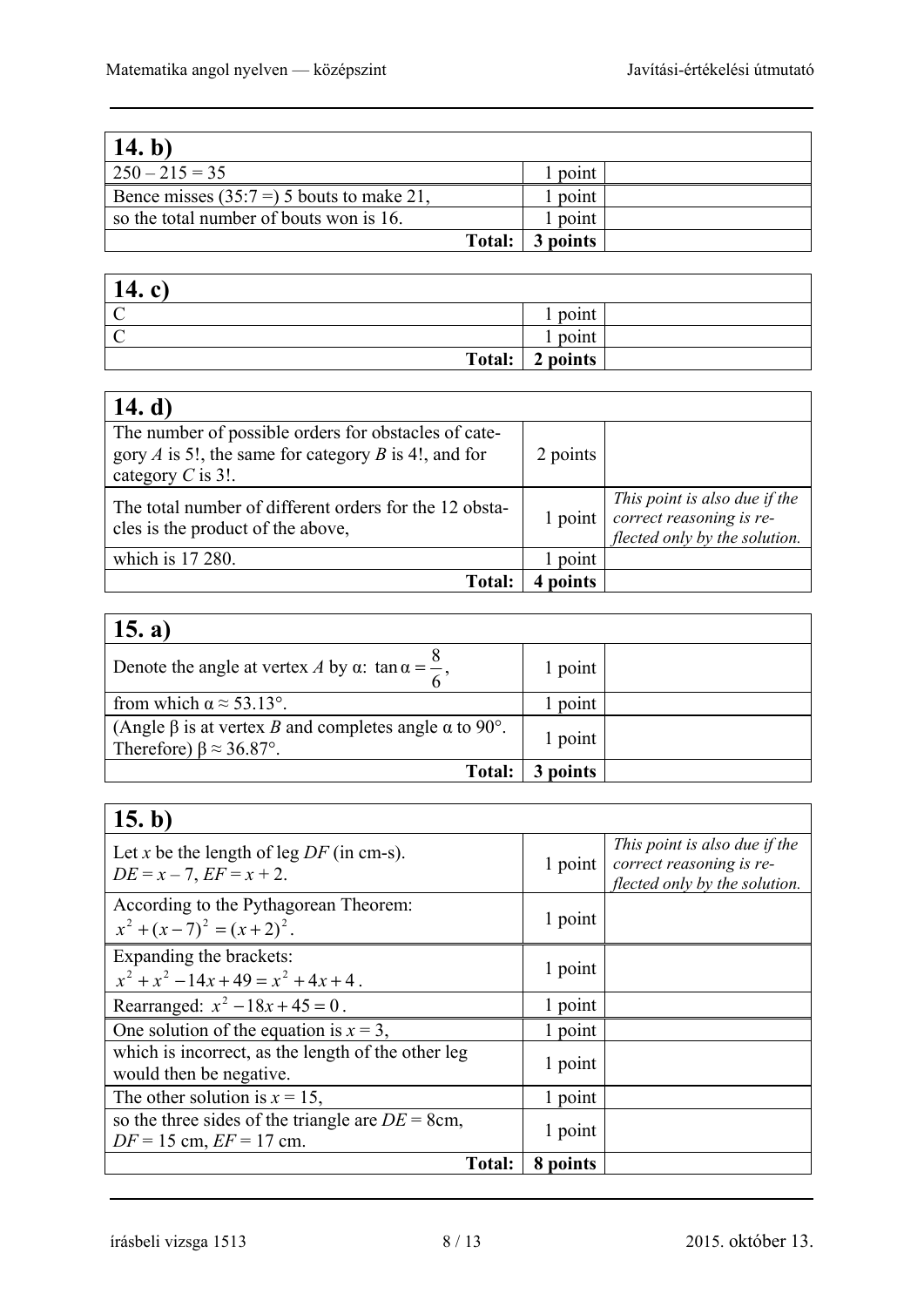### **II. B**



| 16. b) Solution 1                                                                                         |          |                                                                                               |
|-----------------------------------------------------------------------------------------------------------|----------|-----------------------------------------------------------------------------------------------|
| Diagram with vector $AB - \overline{AC}$ .                                                                |          |                                                                                               |
| C<br>$\overrightarrow{AB} - \overrightarrow{AC}$<br>5<br>5<br>$.60^{\circ}$<br>B<br>5                     | 1 point  |                                                                                               |
| The length of the difference vector is the double of<br>the height of a regular triangle of side 5 units, | 1 point  | This point is also due if<br>the correct reasoning is<br>reflected only by the so-<br>lution. |
| that is, $2 \cdot 5 \cdot \frac{\sqrt{3}}{2} \approx$                                                     | 1 point  |                                                                                               |
| $\approx$ 8.66 units.                                                                                     | 1 point  |                                                                                               |
| Total:                                                                                                    | 4 points |                                                                                               |

#### írásbeli vizsga 1513 9 / 13 2015. október 13.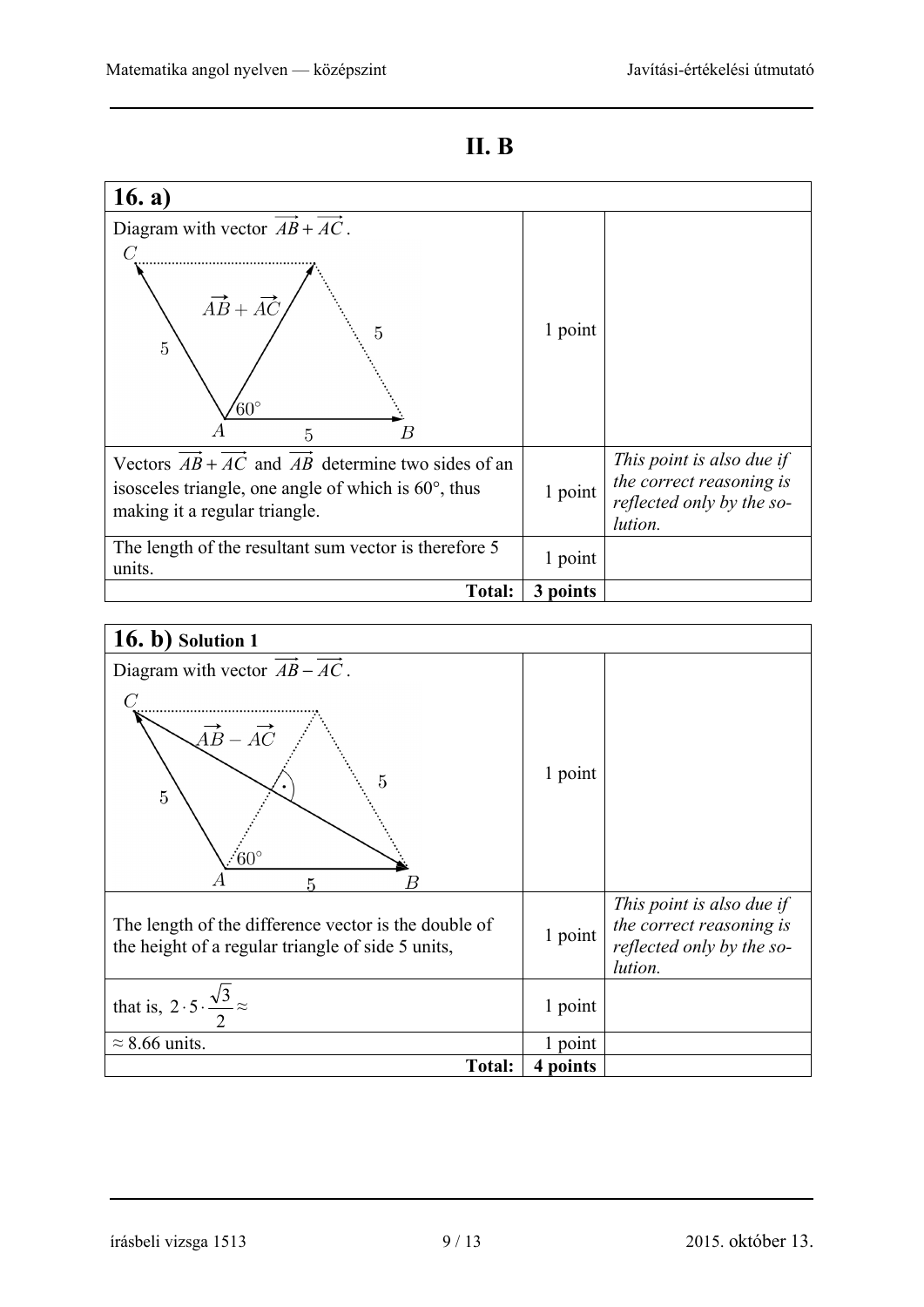| $(16. b)$ Solution 2                                                                                                   |               |          |                                                                                               |
|------------------------------------------------------------------------------------------------------------------------|---------------|----------|-----------------------------------------------------------------------------------------------|
| Diagram with vector $AB - AC$ .                                                                                        |               |          |                                                                                               |
| $\mathcal{C}$<br>$\overrightarrow{AB} - \overrightarrow{AC}$<br>$\overline{5}$<br>$120^\circ$<br>$\boldsymbol{B}$<br>5 |               | 1 point  |                                                                                               |
| Applying the Law of Cosines:                                                                                           |               | 1 point  | This point is also due if<br>the correct reasoning is<br>reflected only by the so-<br>lution. |
| $ \overrightarrow{AB} - \overrightarrow{AC}  = \sqrt{5^2 + 5^2 - 2 \cdot 5 \cdot 5 \cdot \cos 120^\circ} \approx$      |               | 1 point  |                                                                                               |
| $\approx$ 8.66 units.                                                                                                  |               | 1 point  |                                                                                               |
|                                                                                                                        | <b>Total:</b> | 4 points |                                                                                               |

| 16. c)                                                          |                  |                           |
|-----------------------------------------------------------------|------------------|---------------------------|
| (The diagonals of the rhombus bisect each other per-            |                  |                           |
| pendicularly in point $K$ , so $K$ is the midpoint of diag-     |                  |                           |
| onal TR.) For the coordinates of point $R(x_n; y_n)$            | 1 point          |                           |
| $\frac{7 + x_R}{2}$ = 4, and $\frac{1 + y_R}{2}$ = -3 is true.  |                  |                           |
| Hence $x_R = 1$ and $y_R = -7$ , i.e. $R(1, -7)$ .              | 1 point          |                           |
| $KT(3, 4)$ .                                                    | 1 point*         |                           |
| Rotate this by 90 $^{\circ}$ thus obtaining the vector (-4; 3). | 2 points*        |                           |
| The double of which is the vector $KP$ (-8; 6);                 | 1 point*         |                           |
| the opposite of which is the vector $KS$ (8; -6).               | 1 point*         |                           |
| Add the appropriate coordinates of these vectors to             |                  | This point is also due if |
| the coordinates of the point $K$ , thus obtaining the co-       | 1 point*         | the correct reasoning is  |
| ordinates of the missing vertices.                              |                  | reflected only by the so- |
|                                                                 |                  | <i>lution.</i>            |
| $P(-4; 3)$                                                      | 1 point          |                           |
| and $S(12, -9)$ .                                               | 1 point          |                           |
|                                                                 | Total: 10 points |                           |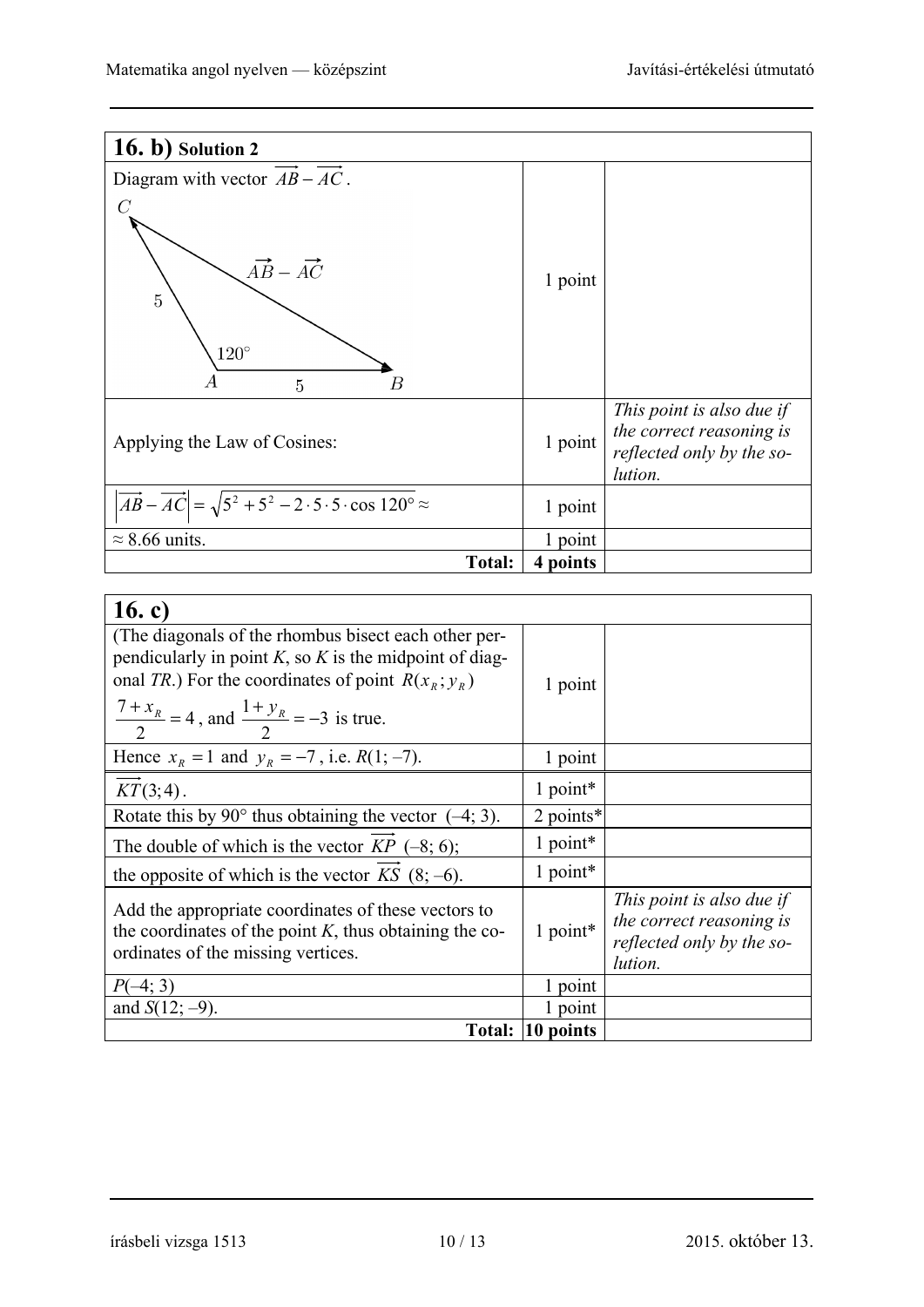| The length of the half of the shorter diagonal of the          |         |  |
|----------------------------------------------------------------|---------|--|
| rhombus is $d_{KT} = \sqrt{3^2 + 4^2} = 5$ units long.         | 1 point |  |
| The equation of the circle $k$ of centre $K$ and radius 10     |         |  |
| units is: $(x-4)^2 + (y+3)^2 = 100$ .                          | 1 point |  |
| Line $e$ of the diagonal PS passes through point $K$ .         |         |  |
| One of its normal vectors is $KT(3, 4)$ .                      | 1 point |  |
| The equation of line <i>e</i> is then: $3x + 4y = 0$ .         | 1 point |  |
| The solutions of the system made by the equations of           |         |  |
| line <i>e</i> and circle <i>k</i> : $x_1 = -4$ and $y_1 = 3$ , | 1 point |  |
| or $x_2 = 12$ and $y_2 = -9$ .                                 | 1 point |  |

*The 6 points marked by \* may also be given for the following reasoning:*

*Note: Award 4 points at most, if the candidate correctly, but without any further explanation, reads the coordinates of the missing points off a diagram.* 



| $(17. a)$ Solution 1                         |          |  |
|----------------------------------------------|----------|--|
| $t(0) = 3600$                                | 1 point  |  |
| $t(2) \approx 262\overline{6}$               | 1 point  |  |
| $\frac{2626}{3600} \approx 0.73$             | 1 point  |  |
| The number of tigers decreases by about 27%. | l point  |  |
| <b>Total:</b>                                | 4 points |  |

| $(17. a)$ Solution 2                                                               |         |                                                                                               |
|------------------------------------------------------------------------------------|---------|-----------------------------------------------------------------------------------------------|
| Each year, the number of tigers drops to 0.854 times<br>that of the previous year. | 1 point | This point is also due if<br>the correct reasoning is<br>reflected only by the so-<br>lution. |
| $0.854^{2} \approx$                                                                | 1 point |                                                                                               |
| $\approx 0.73$                                                                     | 1 point |                                                                                               |
| The number of tigers decreases by about 27%.                                       | l point |                                                                                               |
| <b>Total:</b>                                                                      | points  |                                                                                               |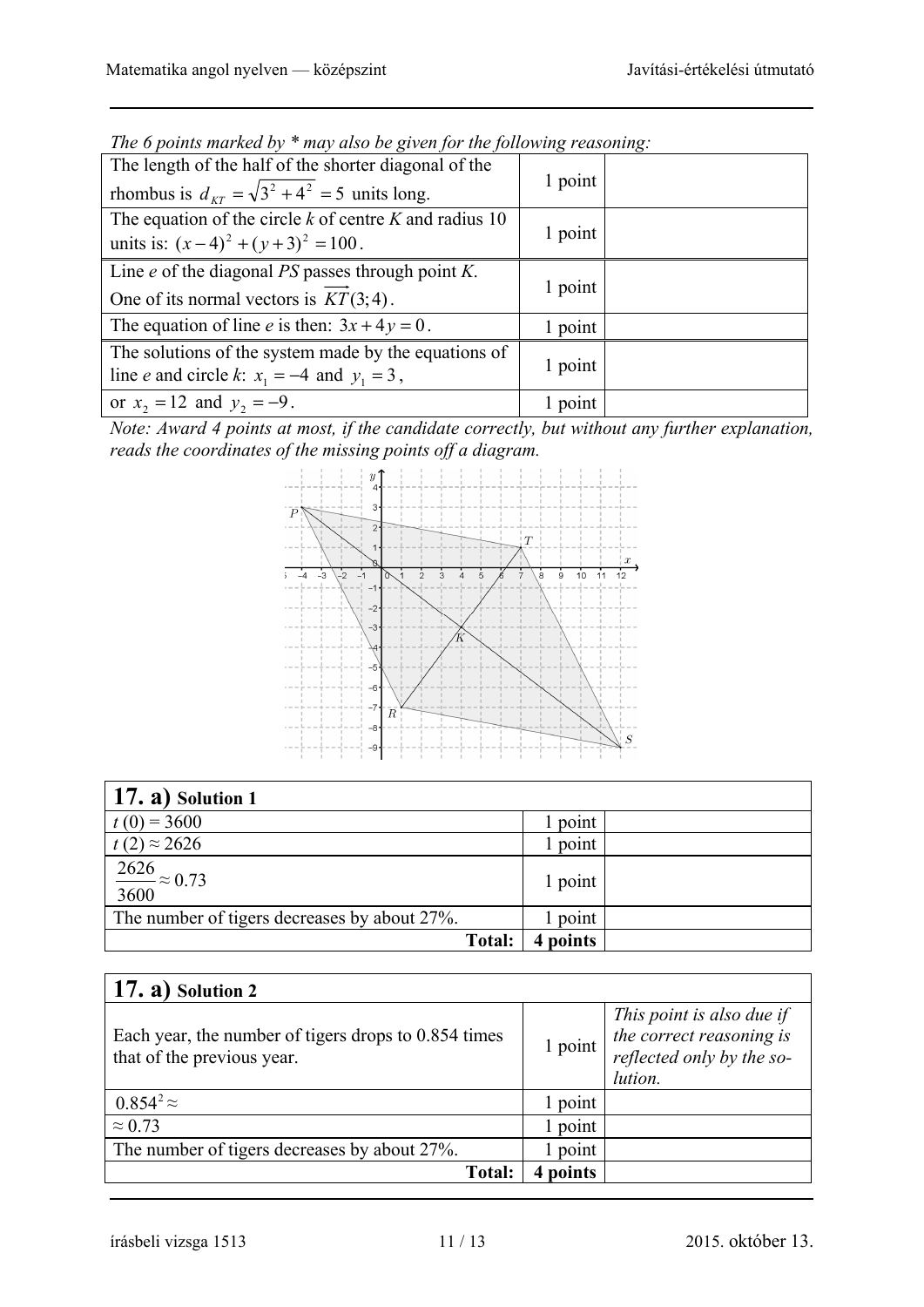| 17. b)                                                       |          |                                |
|--------------------------------------------------------------|----------|--------------------------------|
| Solve the equation $3600 \cdot 0.854^x = 900$ (here x refers | 1 point  |                                |
| to the number of years passed since 2014).                   |          |                                |
| $0.854^{x} = 0.25$                                           | 1 point  |                                |
| $x = \frac{\log 0.25}{\log 0.854} \approx$                   |          | 1 point $x = log_{0.854} 0.25$ |
| $\approx 8.78$                                               | 1 point  |                                |
| The number of tigers is expected to drop below 900           | 1 point  |                                |
| in $(9 \text{ years}, \text{that is}, \text{in}) 2023$ .     |          |                                |
| <b>Total:</b>                                                | 5 points |                                |

*Notes: 1. Award the appropriate points if the candidate solves an inequality, rather than an equation.* 

*2. Award maximum points if the candidate correctly calculates and rounds the number of tigers year by year until they obtain the correct number.*

| 17. $c)$                                                                   |          |  |
|----------------------------------------------------------------------------|----------|--|
| According to (I) and (II) there can be three or four                       | 1 point  |  |
| tigers in the smaller pen.                                                 |          |  |
| Assuming this number is three, (III) and (IV) guaran-                      |          |  |
| tees that there may only be two females and one                            | 1 point  |  |
| male.                                                                      |          |  |
| Two females and one male may be selected in                                |          |  |
| $\binom{5}{2}$ 4 (= 40) different ways (and such a selection               |          |  |
|                                                                            | 2 points |  |
| will also clearly determine the six tigers that will be                    |          |  |
| placed into the other pen, too).                                           |          |  |
| If the number of tigers in the smaller pen is four, (III)                  |          |  |
| and (IV) (and considering what tigers will remain in                       | 1 point  |  |
| the other pen) will guarantee that these will be two                       |          |  |
| females and two males.                                                     |          |  |
| Two females and two males may be selected in                               |          |  |
|                                                                            |          |  |
| $\binom{5}{2} \cdot \binom{4}{2}$ (= 60) different ways (which also deter- | 2 points |  |
| mines the five tigers placed into the other pen).                          |          |  |
| The total number of cases is therefore $40 + 60 = 100$ .                   | 1 point  |  |
| <b>Total:</b>                                                              | 8 points |  |